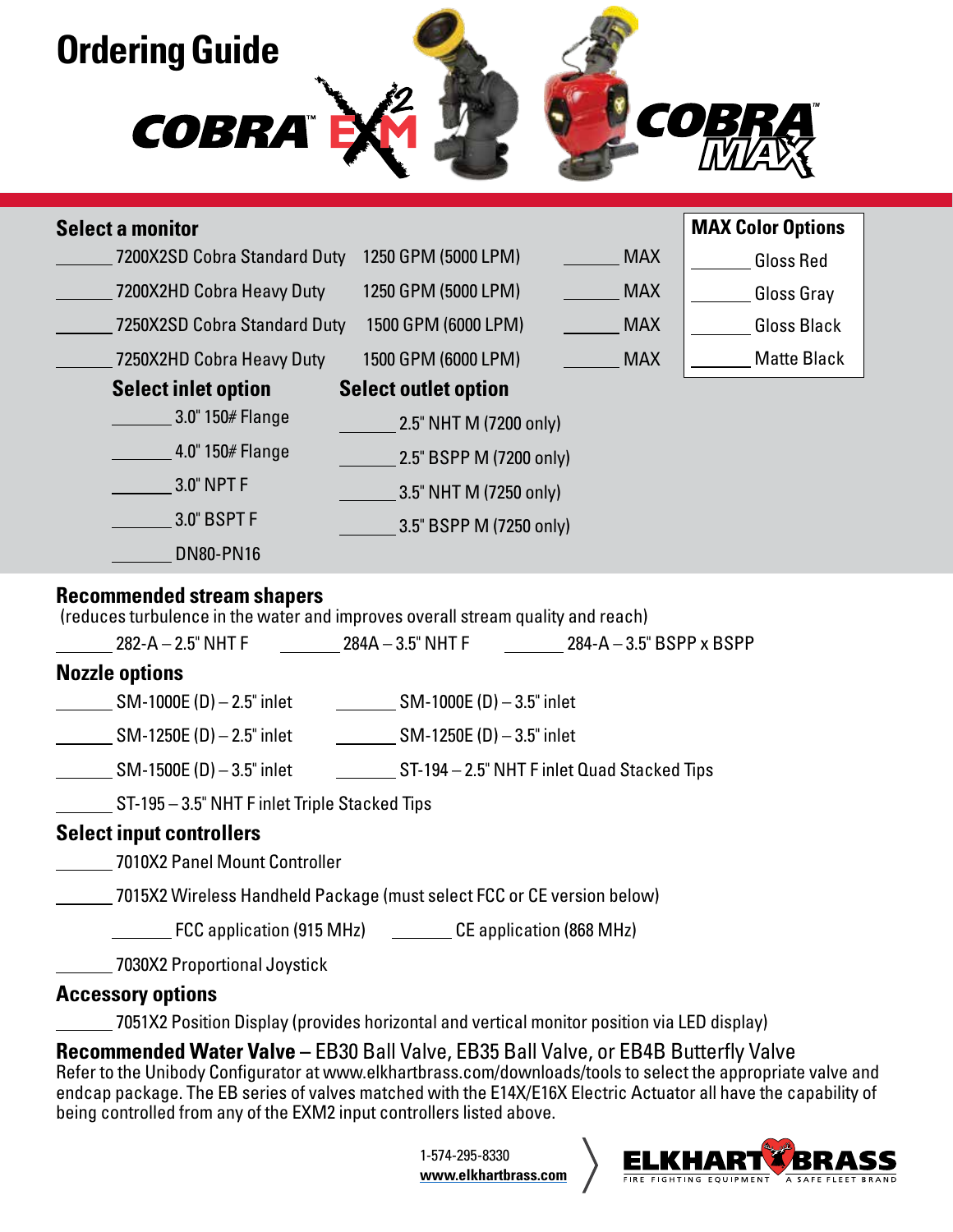# **CANbus Harness Selector Guide**



Each EXM2 monitor and component comes with a harness/pigtail ( **1** ) with wire leads for +/- truck power and wire leads for CANbus. The EXM2 monitor harness is equipped with two sets of truck power leads.

EXM2 components include Panelmount Controller, Joystick, Wireless Handheld Gateway Module and Position Display.

To construct the system, select a CANbus harness ( **2** ) by determining the distance between each component (select quantity and length below). Add a CAN Splitter ( **3** ) for each location where the CANbus will continue to the next component. The example above will require three (3) CANbus harnesses and two (2) CAN Splitters.

The monitor should be at one end of the CANbus network and if using a Unibody Valve with the system, the valve should be installed at the other end of the CANbus network as shown. For systems where the valve is NOT at the end of the network, refer to the APEX VALVE CONTROLLER Installation Manual at www.elkhartbrass.com/products/apparatusvalves/APEX/manuals.

The CANbus system requires termination at each ends of the network. Each EXM2 monitor and Unibody valve includes integrated termination. If the network is constructed as shown with monitor and valve on each end, no further termination is required. If a Unibody Valve is not part of the system, the last component opposite the monitor must be terminated using a CAN Splitter and CAN Termination Plug (select below).

| 37543002 - 2' CAN extension harness  | 37543020 - 20' CAN extension harness | 24196000 - CAN Splitter           |
|--------------------------------------|--------------------------------------|-----------------------------------|
| 37543010 - 10' CAN extension harness | 37543030 - 30' CAN extension harness | . 24197000 - CAN Termination Plug |
| 37543015 - 15' CAN extension harness | 37543040 - 40' CAN extension harness |                                   |

1-574-295-8330 **www.elkhartbrass.com**